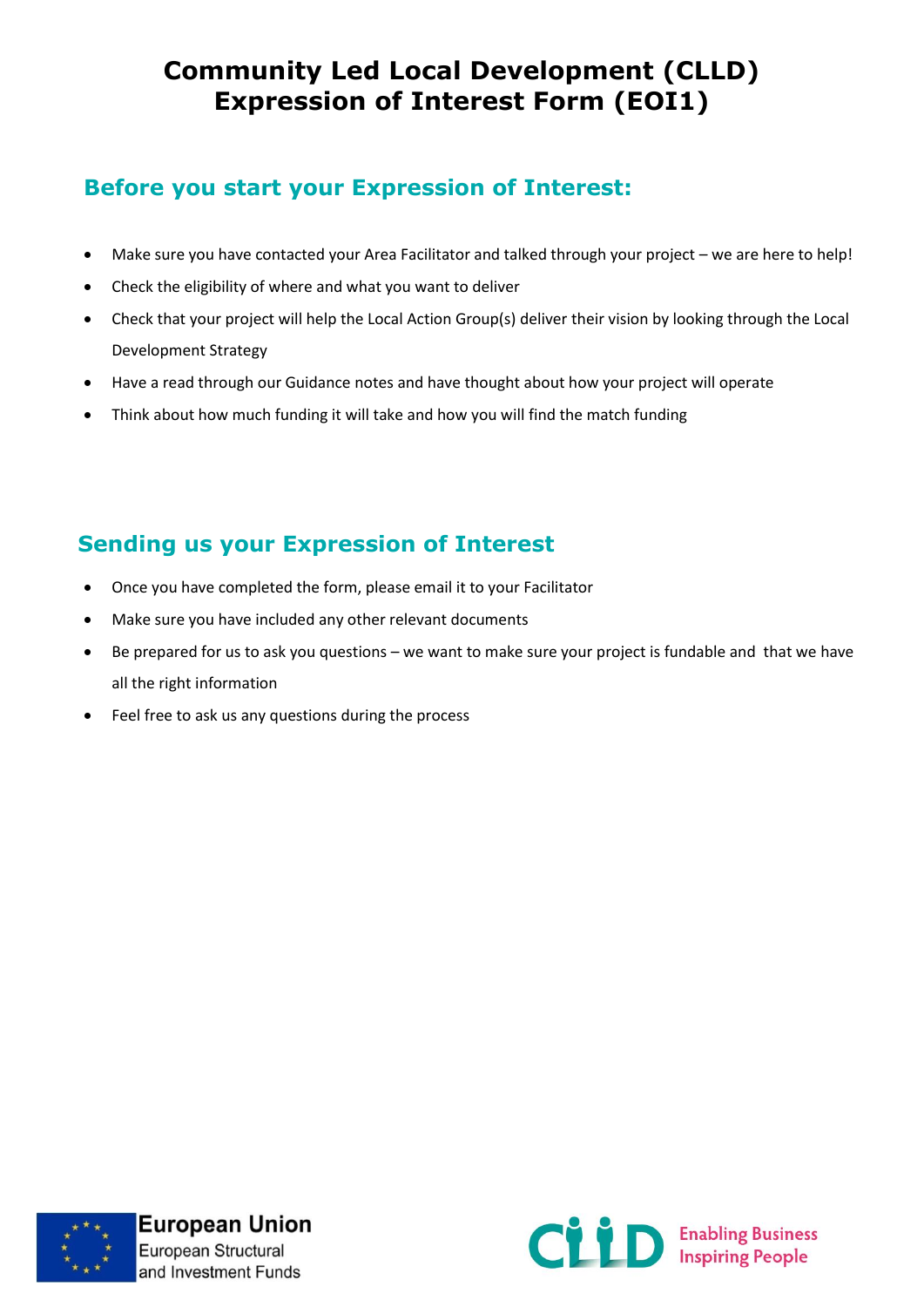# **A. About You and Your Organisation**

| 1. Project Contact Details                               |                                     |  |
|----------------------------------------------------------|-------------------------------------|--|
| Please give the details of<br>the main point of contact. | <b>Cattle Market Makers Project</b> |  |
|                                                          | Stephen<br>Vinson                   |  |
|                                                          | <b>Town Clerk</b>                   |  |
|                                                          | 01579 559560                        |  |
|                                                          | 07929780902                         |  |
|                                                          | townclerk@liskeard.gov.uk           |  |

| <b>2. Organisation Details</b><br>Please give the details of the business/organisation who will be the applicant for the project |                                                                                                                             |  |  |  |  |
|----------------------------------------------------------------------------------------------------------------------------------|-----------------------------------------------------------------------------------------------------------------------------|--|--|--|--|
| Registered/ Legal Name of<br>Business/Organisation<br>(Including Trading Name)                                                   | Is this a new Start Up<br>Business?<br><b>Liskeard Town Council</b><br>Yes $\square$                                        |  |  |  |  |
| Business/organisation<br>address and contact details<br>(main postal address)<br>including postcode                              | <b>Liskeard Town Council</b><br>3-5 West Street<br>Liskeard<br>Cornwall<br><b>PL14 6BW</b>                                  |  |  |  |  |
| Correspondence address (if<br>different to above)                                                                                | Please enter an alternative correspondence address if you would like us to<br>contact you at a different location.          |  |  |  |  |
|                                                                                                                                  | <b>Business or Organisation General Email Address.</b>                                                                      |  |  |  |  |
| General contact details and<br>Website address                                                                                   | 01579 345407                                                                                                                |  |  |  |  |
|                                                                                                                                  | www.liskeard.gov.uk                                                                                                         |  |  |  |  |
| Which best represents the<br>legal status of the business/<br>organisation/applicant?                                            | Other                                                                                                                       |  |  |  |  |
| Which Business /organisation<br>sector are you in?                                                                               | If 'Other', please specify: Town Council - non statutory body<br>Which Sector?<br>If 'Other', please specify: Public Sector |  |  |  |  |
| Business/organisation size                                                                                                       | What size is your Business/Organisation?.<br>If 'Other', please specify: 11 employees                                       |  |  |  |  |
| Do you have any "linked<br>businesses"?                                                                                          | Yes $\Box$ If 'Yes', please specify: Click here to enter text.                                                              |  |  |  |  |
| Has your organisation<br>received any grant funding<br>(State Aid) support in the<br>last 3 years                                | Yes $\blacksquare$ If 'Yes', please specify: Click here to enter text.                                                      |  |  |  |  |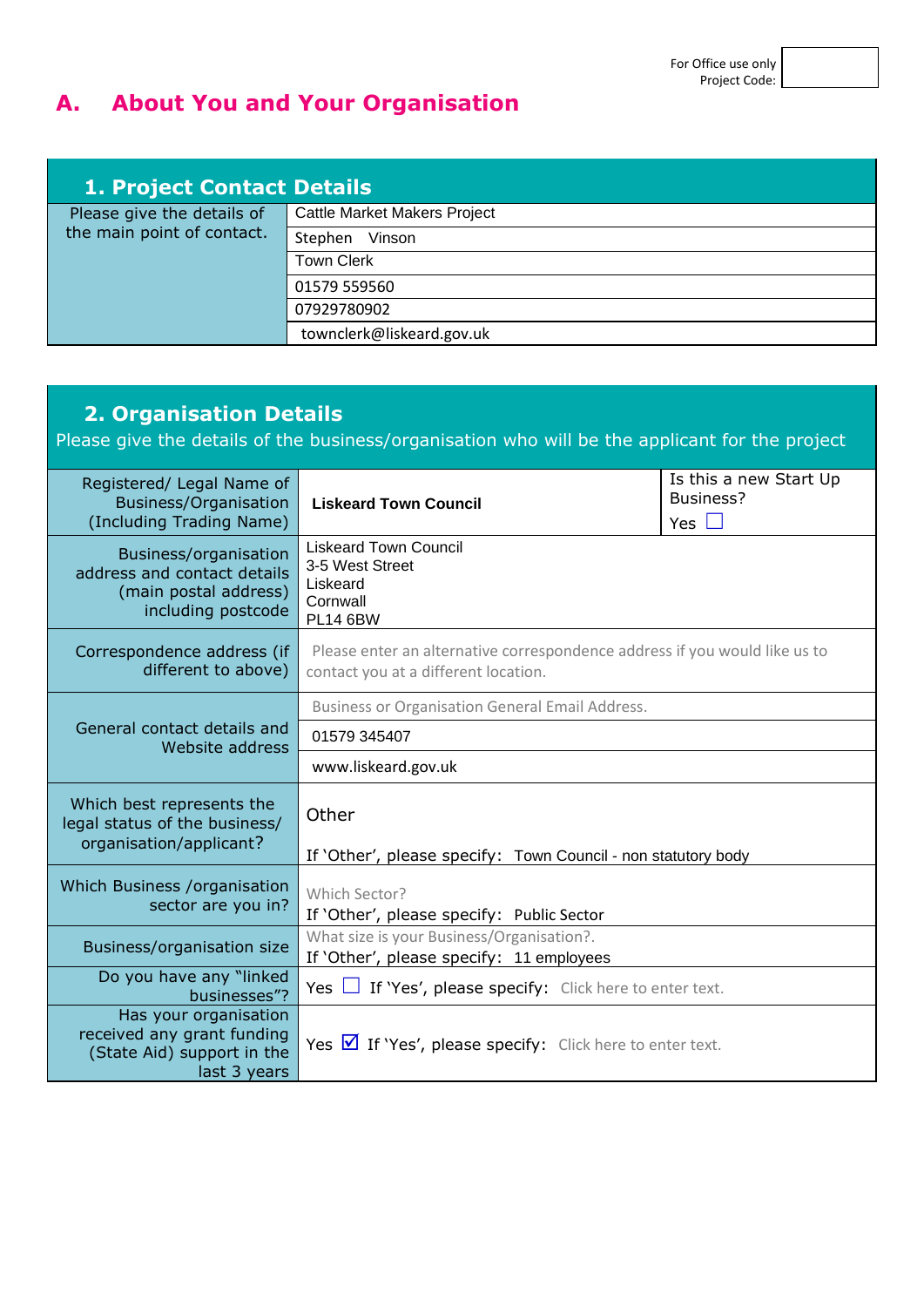# **B. About your Project**

| <b>3. Project Details</b><br>Please provide a brief outline of your project/activity                                                                                                |                                                                                                                                                                                                                                                                                                                                                                                                                                                                                                                                                                                                                                                                                                                                                                                                                                                                                                                                                                                                                                                                                                                                                                                                                                                                                                                                                                                                                                                                                                                                                                                                                                                                                                                                                                                                                                                                                                                                                                                                                                                           |  |  |  |
|-------------------------------------------------------------------------------------------------------------------------------------------------------------------------------------|-----------------------------------------------------------------------------------------------------------------------------------------------------------------------------------------------------------------------------------------------------------------------------------------------------------------------------------------------------------------------------------------------------------------------------------------------------------------------------------------------------------------------------------------------------------------------------------------------------------------------------------------------------------------------------------------------------------------------------------------------------------------------------------------------------------------------------------------------------------------------------------------------------------------------------------------------------------------------------------------------------------------------------------------------------------------------------------------------------------------------------------------------------------------------------------------------------------------------------------------------------------------------------------------------------------------------------------------------------------------------------------------------------------------------------------------------------------------------------------------------------------------------------------------------------------------------------------------------------------------------------------------------------------------------------------------------------------------------------------------------------------------------------------------------------------------------------------------------------------------------------------------------------------------------------------------------------------------------------------------------------------------------------------------------------------|--|--|--|
| <b>Project Name</b>                                                                                                                                                                 | Cattle Market Makers Project                                                                                                                                                                                                                                                                                                                                                                                                                                                                                                                                                                                                                                                                                                                                                                                                                                                                                                                                                                                                                                                                                                                                                                                                                                                                                                                                                                                                                                                                                                                                                                                                                                                                                                                                                                                                                                                                                                                                                                                                                              |  |  |  |
| Please give a <b>brief description</b> of<br>your project<br>What is the project?<br>What issue is it trying to<br>address?<br>Why will it make a<br>difference?<br>(Max 300 words) | Liskeard cattle market is a prioity regeneration site for Cornwall Council<br>and its partners. Recent high quality community consultation has<br>resulted in a vision to regenerate the old cattle market site in Liskeard to<br>create a new community heart which catalyses the upcycling of the<br>town. Key themes include boosting the local economy via workspace for<br>startups and small businesses, and making it a place where people of all<br>ages and backgrounds can come together, including those experiencing<br>deprivation and isolation to participate in and enjoy a range of cultural<br>and community activities.<br>The aim of this project is to build a community of makers, bringing<br>creativity and vibrancy to the site, helping people and businesses to<br>develop in an inclusive way, and providing effective mean-while uses<br>while the longer-term plans for the cattle market site are taking shape.<br>It will expand the existing creative and craft industries sector in Liskeard,<br>to help raise the profile of the town centre as a destination for local<br>people, and visitors. Over 2 years a Project Coordinator employed by<br>Liskeard Town Council will run a project aimed at several strands of<br>people: starting with established makers, who can help as trainers and<br>technicians, and potential entrepreneurs, who need help establishing<br>businesses and getting products to their market. After the first six<br>months we would also include economically inactive people whose<br>interest and confidence can be stimulted by participating in creative and<br>craft activities as steps towards education, job search or self<br>employment. The project would include creation (shipping containers)<br>and renovation of temporary workspace for use as wrokshops, markets<br>and venues for training courses. Developing a new economic purpose for<br>the cattle market site is critical for the ongoing health and vitality of<br>Liskeard and the surrounding hinterland. |  |  |  |
| Please explain what is <b>different</b><br>about this project.<br>How is this different from<br>existing business or services?<br>How is it innovative?<br>(Max 200 words)          | There are already some creative and artisan businesses in the town<br>centre but the success of this project would represent a step change in<br>their number, coordination and visibility.<br>Current business support is general and only occurs on a pop-up basis.<br>The provision of small business premises linked directly with help and<br>advice has not occurred locally since 2003. This project will enable<br>business support combined with a range of opportunities from an<br>opportunity to exhibit to a full-time workshop.<br>One way in which it is innovative is that it will include the<br>different strands mentioned above. The inclusion of established makers<br>will provide an immediate impact and role models and mentors as well as<br>people who can run courses and bring technician skills. Equally, the<br>inclusion of potential entrepreneurs and targeting of people who are not<br>currently economically active will mean that it truly is an inclusive project,<br>widening networks and bringing new energy and ideas.<br>This is backed up by the wide range of partners, which is another<br>innovative aspect. Liskeard Town Council, Cornwall Council, the<br>Liskerrett Centre, a specialist educational establishment (Plymouth<br>College of Arts) and a range of community partners including Schools,<br>and Liskeard Together.                                                                                                                                                                                                                                                                                                                                                                                                                                                                                                                                                                                                                                                                       |  |  |  |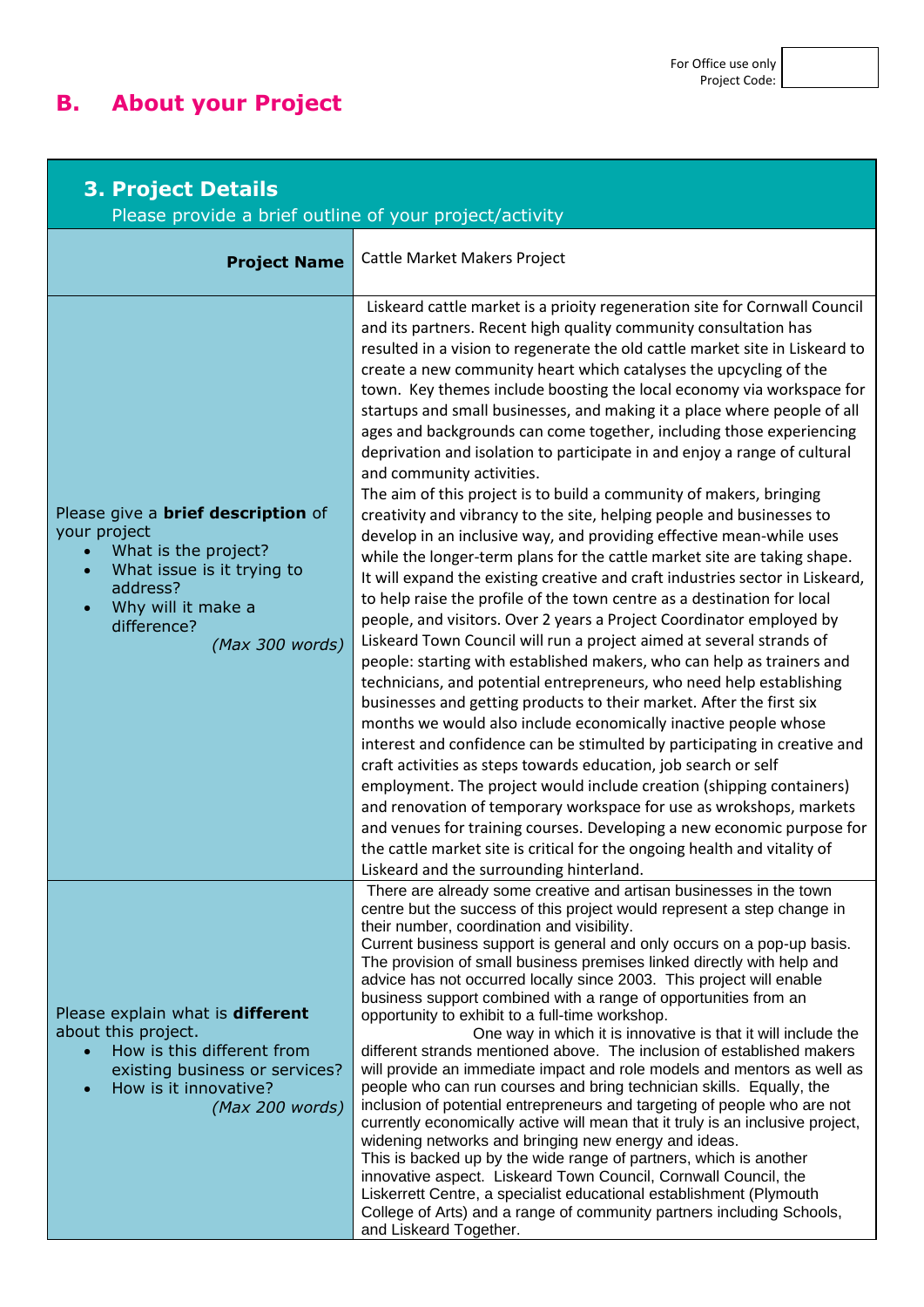Liskeard Town Council - will be the Accountable Body and employ the posts. The town councillors are unpaid volunteers and have been actively involved in developing this project which they are likely to support with volunteer time.

Cornwall Council - own the cattle market site and the various buildings thereon. They have been asked to provide the 20% of the total project cost as a cash contribution. Cornwall Council will be progressing a contract with LEP funds to remove several sets of dilapidated buildings to create space both for their own workspace centre project and the initial venue for the shipping container solution to workspace. Liskerrett Centre - which is within the Core Area, can provide a venue as a training and meeting facility. They also have a good understanding of the local community arts and creative industries scene and are well used by community groups. In the longer term, it is proposed that as part of the regeneration of the cattle market site the Liskerret Centre will relocate to purpose built facilties. Their involvement in this CLLD project will help inform their preparations for this move. The Liskerrett Centre makes extensive use of volunteers both for the day to day operations of the Centre, but also in the composition of the board.

Plymouth College of Art - has a specialist knowledge of this sector - (some current students are from the local area and a number of their alumni live within the catchment area.) They have offered to help with practical workshops, masterclasses, pop-up markets and community art. Furthermore, the College has the capacity to offer access to equipment such as, kilns, fablab, jewellery and glass. This would have to be charged (in terms of technician support to ensure health and safety and direct consumables and costs etc) but the project could perhaps subsidise or even pay fully for this for participants depending on their circumstances. In addition, the College would be keen to explore how it can provide access for artists and makers in the Liskeard area to its postgraduate programmes such as the MA in Entrepreneurship for Creative Practice. It would also be a real opportunity for postgraduate students to be involved in the development of the Cattle Market Makers Project.

Liskeard Together - major project running financial management and community engagement courses for people in deprivation. They will encourage participants in their programmes to go on to our courses as a further stepping stone towards economic activity.

Primary Schools - help access ESF participants via after-school workshops to engage parents and grandparents.

Lighthouse Community Centre and TeX upcycling social enterprise provide upcycling workshops.

Community Treasure Chest - provide upcycling materials. Help to access ESF participants.

#### **After the funding**

What will be the lasting impact of your project?

- How will you sustain and/or continue to deliver after the grant funding and project ends?
- What is the legacy of your project?

*(Max 150 words)*

• Cornwall Council has submitted an application to the mainstream European Regional Development Fund (ERDF) for new workspace units (about 1,000 square metres) on the cattle market site. Some units might be occupied by businesses that tested their business concept in the CLLD nursery space. • Advice and Support and Training – the new workspace centre, along with shipping containers and the best of the meanwhile use existing buildings will need to be managed as capital assets (with rental generation). The Project Coordinator could continue with the provision of advice and support to the new and existing tenants and those businesses within the creative and craft industries sector in the wider catchment area. The legacy for participants could be highly significant; enabling new creative businesses to establish would bring

#### **Delivery Partners**

Does your project involve any delivery partners?,

- Please provide details (name of the partners/ organisation and its role).
- Otherwise state N/A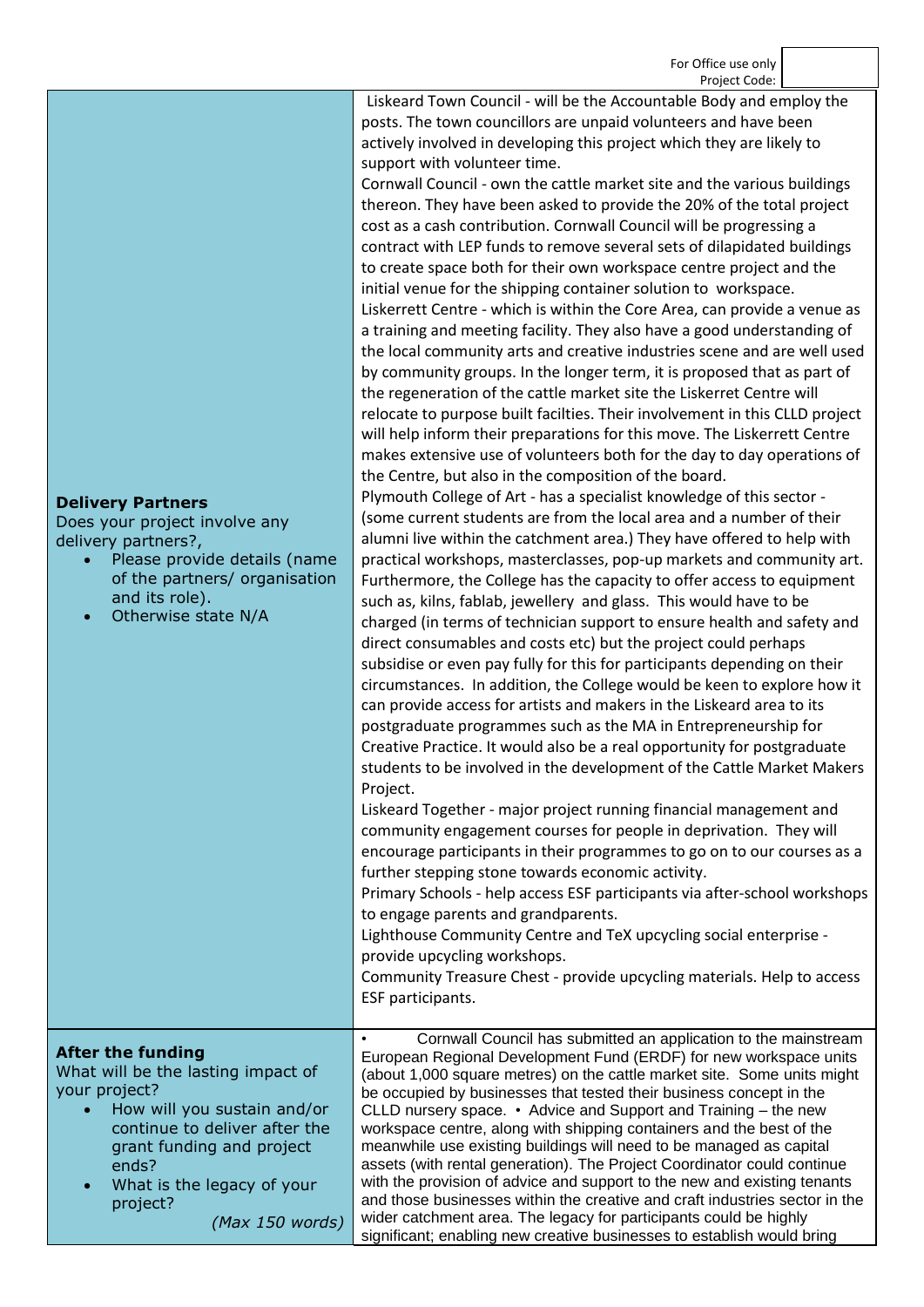| For Office use only<br>Project Code: |                                                                                                                                                                                                                                         |  |  |  |
|--------------------------------------|-----------------------------------------------------------------------------------------------------------------------------------------------------------------------------------------------------------------------------------------|--|--|--|
|                                      | fullfilling and rewarding career paths for life for those individuals.<br>Similarily, if workless participants gain employment and training then the<br>personnal, economic and well-being benefits could be a genuine step-<br>change. |  |  |  |

| <b>Timescales</b><br>What are your anticipated project timescales |            |                                                              |            |
|-------------------------------------------------------------------|------------|--------------------------------------------------------------|------------|
| Project start date                                                | 31/03/2020 | Project completion and<br>financial claim<br>submission date | 30/09/2022 |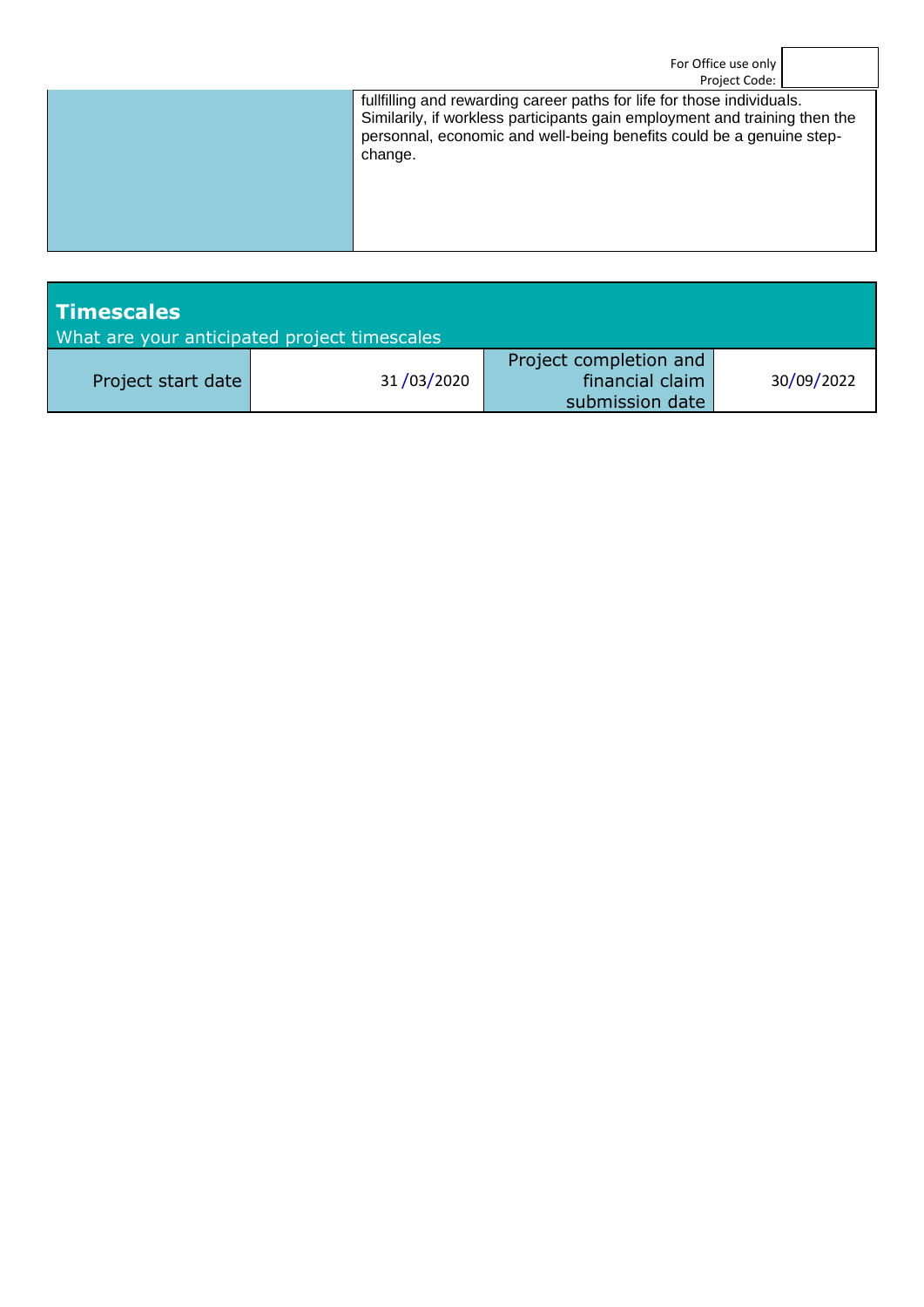# **C. Where will your project deliver?**

| <b>4. Local Action Group Details</b><br>Which Local Action Group Area or Areas will benefit from your project activity?                                                                                                                                                                                                                                                                                                                                                                                                                                                                                                                                                                                                                                                                                                     |                                   |                                                                 |              |                                                                                                                                                                                                                                                                                                                                                      |                                        |                                                    |
|-----------------------------------------------------------------------------------------------------------------------------------------------------------------------------------------------------------------------------------------------------------------------------------------------------------------------------------------------------------------------------------------------------------------------------------------------------------------------------------------------------------------------------------------------------------------------------------------------------------------------------------------------------------------------------------------------------------------------------------------------------------------------------------------------------------------------------|-----------------------------------|-----------------------------------------------------------------|--------------|------------------------------------------------------------------------------------------------------------------------------------------------------------------------------------------------------------------------------------------------------------------------------------------------------------------------------------------------------|----------------------------------------|----------------------------------------------------|
| Which Local Action Group Area will be the main<br>South & East<br>beneficiary?                                                                                                                                                                                                                                                                                                                                                                                                                                                                                                                                                                                                                                                                                                                                              |                                   |                                                                 |              |                                                                                                                                                                                                                                                                                                                                                      |                                        |                                                    |
| please select the additional LAG areas                                                                                                                                                                                                                                                                                                                                                                                                                                                                                                                                                                                                                                                                                                                                                                                      |                                   | If the project will benefit more than one LAG area,             | $\Box$ AMLAG | □C2CLAG □SELAG □WCLAG                                                                                                                                                                                                                                                                                                                                |                                        |                                                    |
| <b>5. Delivery location</b>                                                                                                                                                                                                                                                                                                                                                                                                                                                                                                                                                                                                                                                                                                                                                                                                 |                                   |                                                                 |              | As CLLD is a geographically targeted funding programme we need to have in depth details of where your<br>project will take place. Our 'Core' areas are where we expect the majority of activity to have an impact.<br>See the guidance notes and Local Development Strategies for more information                                                   |                                        |                                                    |
| <b>Location of the project</b><br>Please give details of where<br>the project will deliver. This<br>The project will be physically located on the site of the former Liskeard cattle<br>could be your business/<br>market. The site is 3.2 acres in area. The former cattle market is in E01018771. The<br>organisation address, in<br>application will also deliver in Core LSOA 017A E01018767. As the project is located<br>someone else's' premises or<br>in the core area. The businesses that are supported with advice and even more so<br>in a variety of different<br>those that start up in the new space in the core area might therefore, qualify for the<br><b>locations</b><br>CLLD business start up grants.<br>If the location is not in a<br>'Core' Area, explain how you<br>will impact upon Core area(s) |                                   |                                                                 |              |                                                                                                                                                                                                                                                                                                                                                      |                                        |                                                    |
|                                                                                                                                                                                                                                                                                                                                                                                                                                                                                                                                                                                                                                                                                                                                                                                                                             | (Max 150 words)                   | Areas' (LSOAs) are defined in the Local Development Strategies. |              | Our funding is targeted at those areas of Cornwall with most need. The targeted 'Lower Super Output                                                                                                                                                                                                                                                  |                                        |                                                    |
|                                                                                                                                                                                                                                                                                                                                                                                                                                                                                                                                                                                                                                                                                                                                                                                                                             |                                   | and contact your Area Facilitator if you need further help.     |              | Please read the guidance notes, check Magic Map website (https://magic.defra.gov.uk/MagicMap.aspx)                                                                                                                                                                                                                                                   |                                        |                                                    |
|                                                                                                                                                                                                                                                                                                                                                                                                                                                                                                                                                                                                                                                                                                                                                                                                                             |                                   | Postcode<br>of the area covered                                 |              | Name and Number<br>of LSOAs                                                                                                                                                                                                                                                                                                                          | $%$ of<br>the<br>project's<br>activity | Estimated<br>value of the<br>project's<br>activity |
| Which of the<br>Lower Super<br><b>Output Areas</b><br>(LSOAs) will<br>the<br>beneficiaries<br><b>Core</b><br>come from?<br><b>IMD LSOAs</b><br>How will the<br>delivery of your<br>project be split<br>between the<br>Core,<br><b>Functional and</b>                                                                                                                                                                                                                                                                                                                                                                                                                                                                                                                                                                        |                                   | <b>PL14</b>                                                     |              | The core area<br>is made up of 3 sub<br>areas. Included within<br>these is 017A<br>E01018767 (the<br>former cattle market<br>itself is in two parts of<br>the core areas (017B<br>E01018770 and 017C<br>E01018771). The<br>Governments IMD<br>2015 has 017A in the<br>worst 10% nationally,<br>whilst 017B and 017C<br>are in the worst 10%-<br>20%. | 70%                                    | Click here to<br>enter text.                       |
| <b>Nearby</b>                                                                                                                                                                                                                                                                                                                                                                                                                                                                                                                                                                                                                                                                                                                                                                                                               | <b>Functional</b><br><b>LSOAs</b> | <b>PL14</b>                                                     |              | The adjacent<br>functional area is<br>given as: 016C<br>E01018769<br>016B<br>E0101 8768 017D<br>E010218772                                                                                                                                                                                                                                           | 30%                                    | Click here to<br>enter text.                       |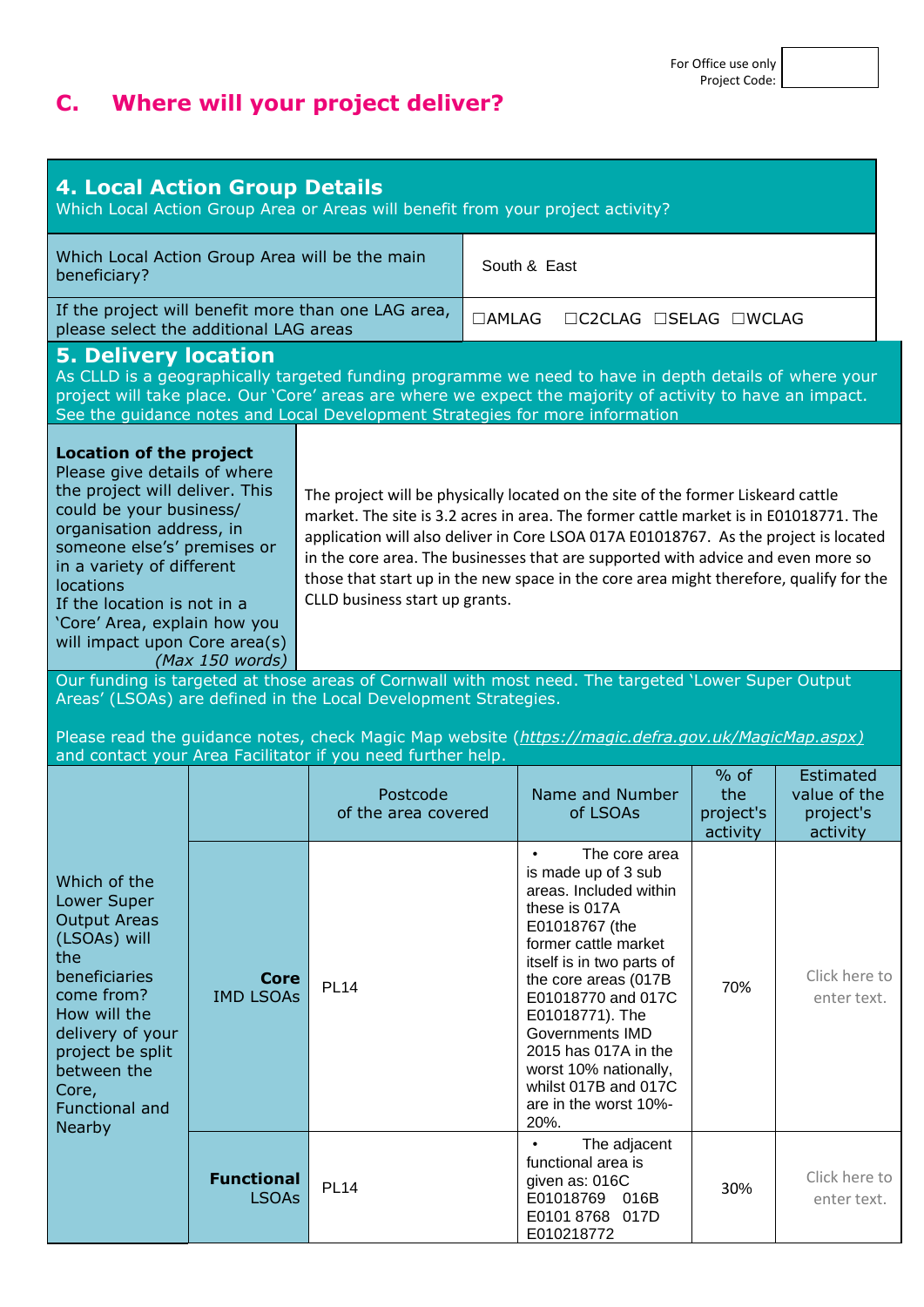|                                             |                                             |                                      | For Office use only<br>Project Code: |                              |
|---------------------------------------------|---------------------------------------------|--------------------------------------|--------------------------------------|------------------------------|
| <b>Nearby</b><br>Functional<br><b>LSOAs</b> | Which postcodes does<br>your project cover? | List the LSOA(s) of<br>beneficiaries | 0%                                   | Click here to<br>enter text. |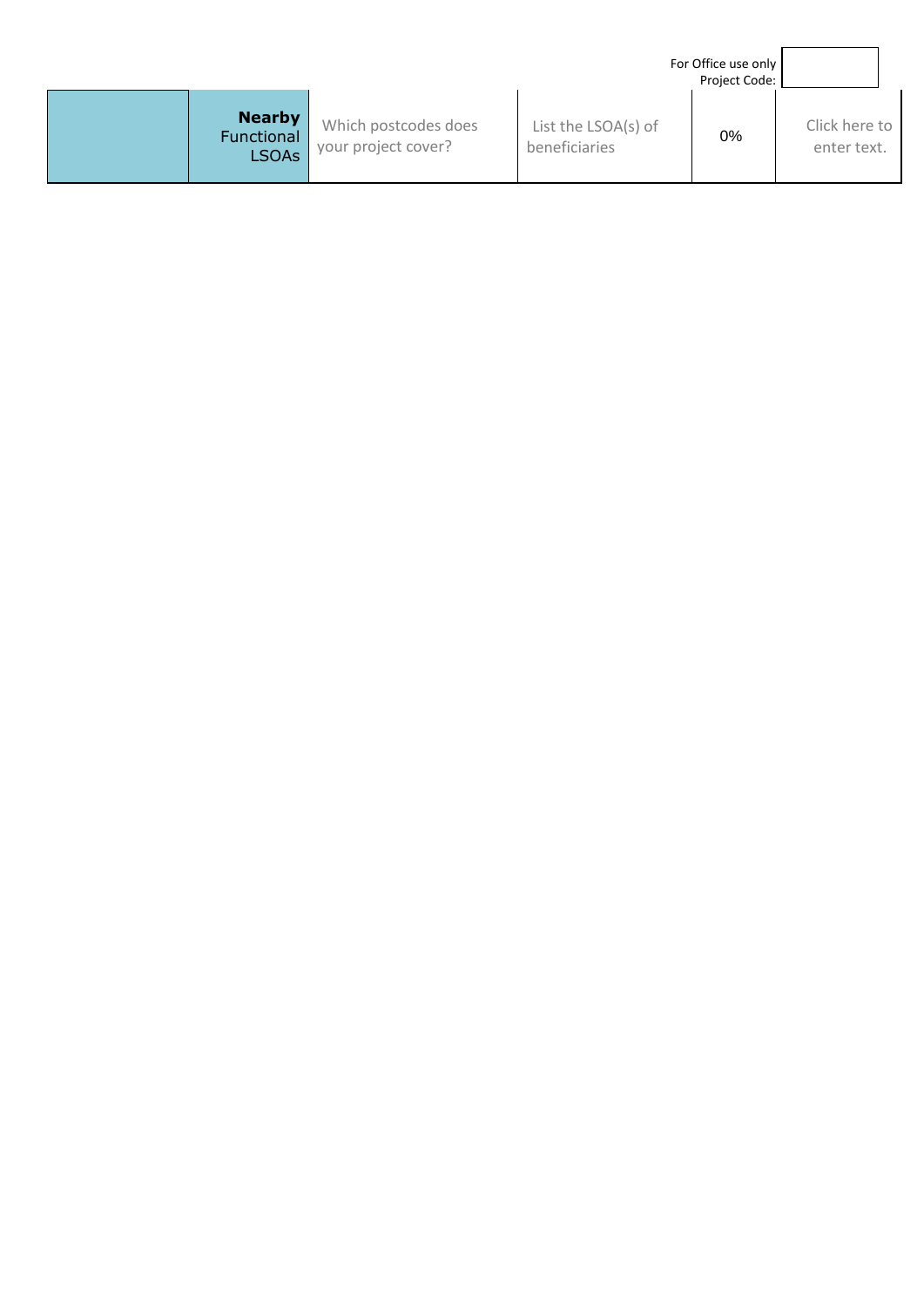For Office use only Project Code:

#### **D. What will your project deliver?**

Double click on this table to open it. In the first column, use the drop down menu to select which LAG is relevant. Then use the drop down menu to select which of the LDS Strategic Objectives your project will deliver.

| <b>6. Strategic Objectives</b>                                                                                                                                       |                                                                                                                                                                                               |  |  |  |  |
|----------------------------------------------------------------------------------------------------------------------------------------------------------------------|-----------------------------------------------------------------------------------------------------------------------------------------------------------------------------------------------|--|--|--|--|
|                                                                                                                                                                      | Which of the Strategic Objectives will your project meet?                                                                                                                                     |  |  |  |  |
| SELAG 1. Stimulating new and existing local businesses to<br>provide local work opportunities including by making them as<br><b>SELAG</b><br>competitive as possible |                                                                                                                                                                                               |  |  |  |  |
| <b>SELAG</b>                                                                                                                                                         | SELAG 4. Raising community aspirations by targeting locally<br>distinctive initiatives to achieve an economic step change<br>(an objective in its own right and an underpinning objective)    |  |  |  |  |
| <b>SELAG</b>                                                                                                                                                         | SELAG 3. Developing community led initiatives/ community<br>based projects to work with people to build capacity,<br>confidence and skills for progression towards employment<br>and training |  |  |  |  |
| LAG                                                                                                                                                                  |                                                                                                                                                                                               |  |  |  |  |

#### **7. Outputs**

The specific aim of this programme is to deliver appropriate outputs relevant to the ESF and/or ERDF funding streams. Please provide indicative figures of how many of the following outputs will be delivered through your project.

| <b>ERDF</b>                                                                               |                                                                                            | <b>ESF</b>                                                            |    |  |
|-------------------------------------------------------------------------------------------|--------------------------------------------------------------------------------------------|-----------------------------------------------------------------------|----|--|
| Number of enterprises<br>receiving support                                                | 10                                                                                         | Number of Participants                                                | 20 |  |
| Number of new enterprises<br>receiving support                                            | 3                                                                                          | Participants that are<br>unemployed including long<br>term unemployed | 10 |  |
| Employment increase in<br>supported business                                              | 4                                                                                          | Participants that are<br>inactive                                     | 10 |  |
| Number of potential<br>entrepreneurs assisted to be<br>enterprise ready                   | 12                                                                                         | Participants that are aged<br>over 50                                 | 5  |  |
|                                                                                           | 350 square metres<br>workshop and 150                                                      | Participants that are from<br>ethnic minorities                       |    |  |
| Square metres of public or<br>commercial building built or<br>renovated in target areas   | square metres support<br>facilities e.g exhibition<br>space / equipment and<br>advice hub. | Participants that have<br>disabilities                                | 3  |  |
| Tell us more about the job you<br>intend to create (if applicable).<br>This must include: | <b>Cattle Market Makers</b><br><b>Project Coordinator FT</b>                               | Participants into<br>education/training on<br>leaving                 | 4  |  |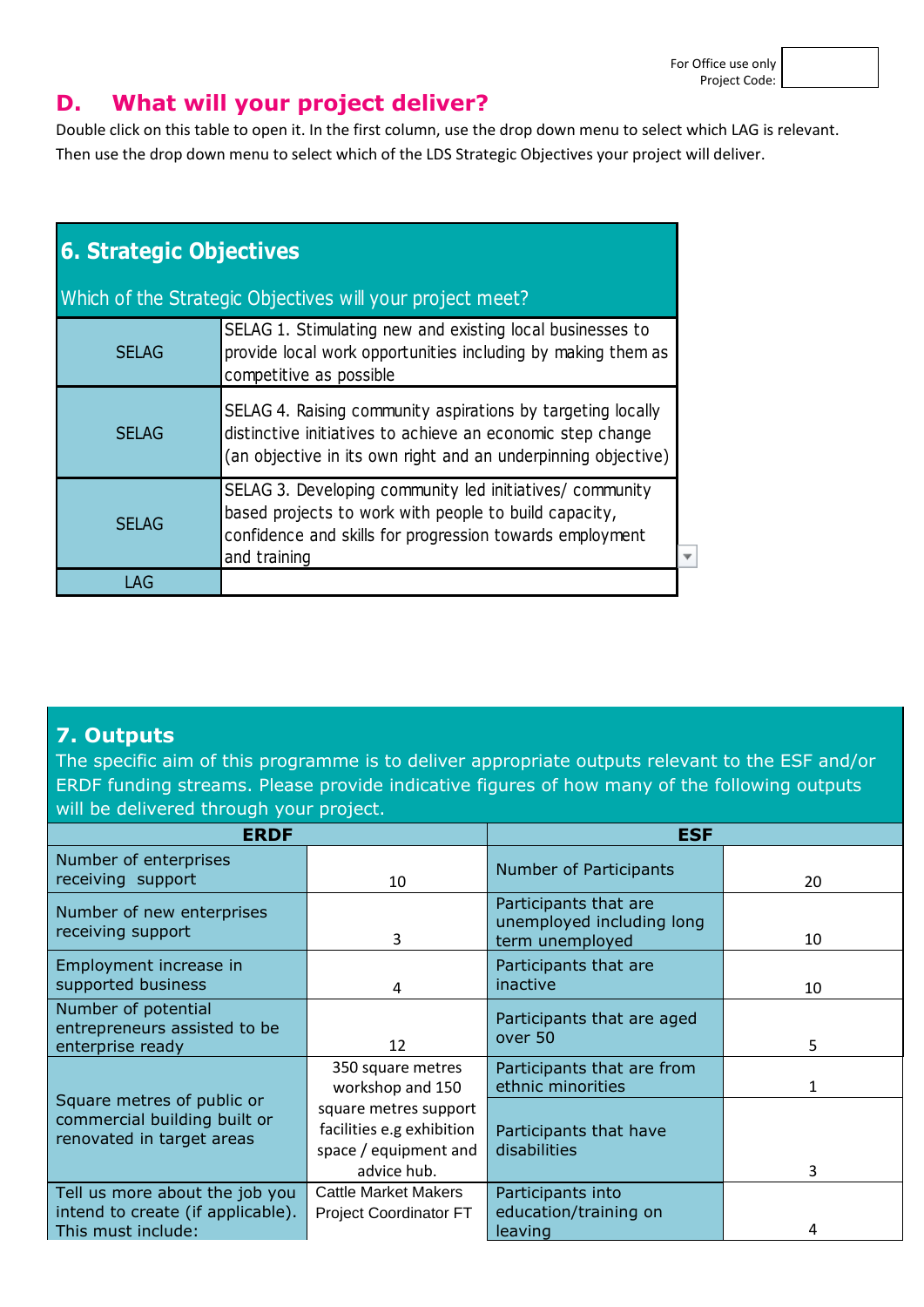|                                                                                                                                                                                                                                                                                                                                     |                                                                                                                                                                                                                                                                                                                                                                                                                                                                                                                                                                                                                                                           |                                                                                                                               | For Office use only<br>Project Code: |  |
|-------------------------------------------------------------------------------------------------------------------------------------------------------------------------------------------------------------------------------------------------------------------------------------------------------------------------------------|-----------------------------------------------------------------------------------------------------------------------------------------------------------------------------------------------------------------------------------------------------------------------------------------------------------------------------------------------------------------------------------------------------------------------------------------------------------------------------------------------------------------------------------------------------------------------------------------------------------------------------------------------------------|-------------------------------------------------------------------------------------------------------------------------------|--------------------------------------|--|
| What is the job title?<br>$\bullet$<br>What will the start date<br>$\bullet$<br>be?<br>How many hours a<br>$\bullet$<br>week will they work?<br>Will the job be a<br>$\bullet$<br>permanent role or on a<br>fixed term basis?<br>Explain how the job has<br>$\bullet$<br>been created as a<br>direct result of the<br>CLLD support? | and Cattle Market<br><b>Makers Project</b><br>Assistant PT posts will<br>be created to carry out<br>the project. / - 1st April<br>2020 - 31st March<br>2022. 2 year contract<br>potentially extending a<br>further 6 months to<br>30th Septmeber 2022.<br>SCP 20/21 £24,561<br>salary multipled by 2.5<br>years £61,403. on<br>costs 30.7%<br>Superannuation 18.7%,<br>NIC 12%) £18,851<br>Total over 2.5 years<br>£80,254 inclusive. 37<br>hours - Fixed Term<br>contract. Project<br>Assistant 1st April 2020<br>- 30th September 2022.<br>2 year and 6 month<br>contract SCP 8/9<br>(current 1st April 2020<br>2019 SCP8 £19,945<br>SCP9 £20,344. Part | Unemployed participants<br>into employment on leaving<br>Inactive participants onto<br>employment or job search<br>on leaving | 1<br>5                               |  |
|                                                                                                                                                                                                                                                                                                                                     | Time 15 hours per<br>week. £8,167 pro rata<br>annual salary $+$ on<br>costs £10,574 pa. Total<br>over application period<br>£26,685                                                                                                                                                                                                                                                                                                                                                                                                                                                                                                                       |                                                                                                                               |                                      |  |

## **8. Cross Cutting Themes.**

All projects are expected to show how they will address the 2 cross cutting themes of Equal Opportunities and Sustainability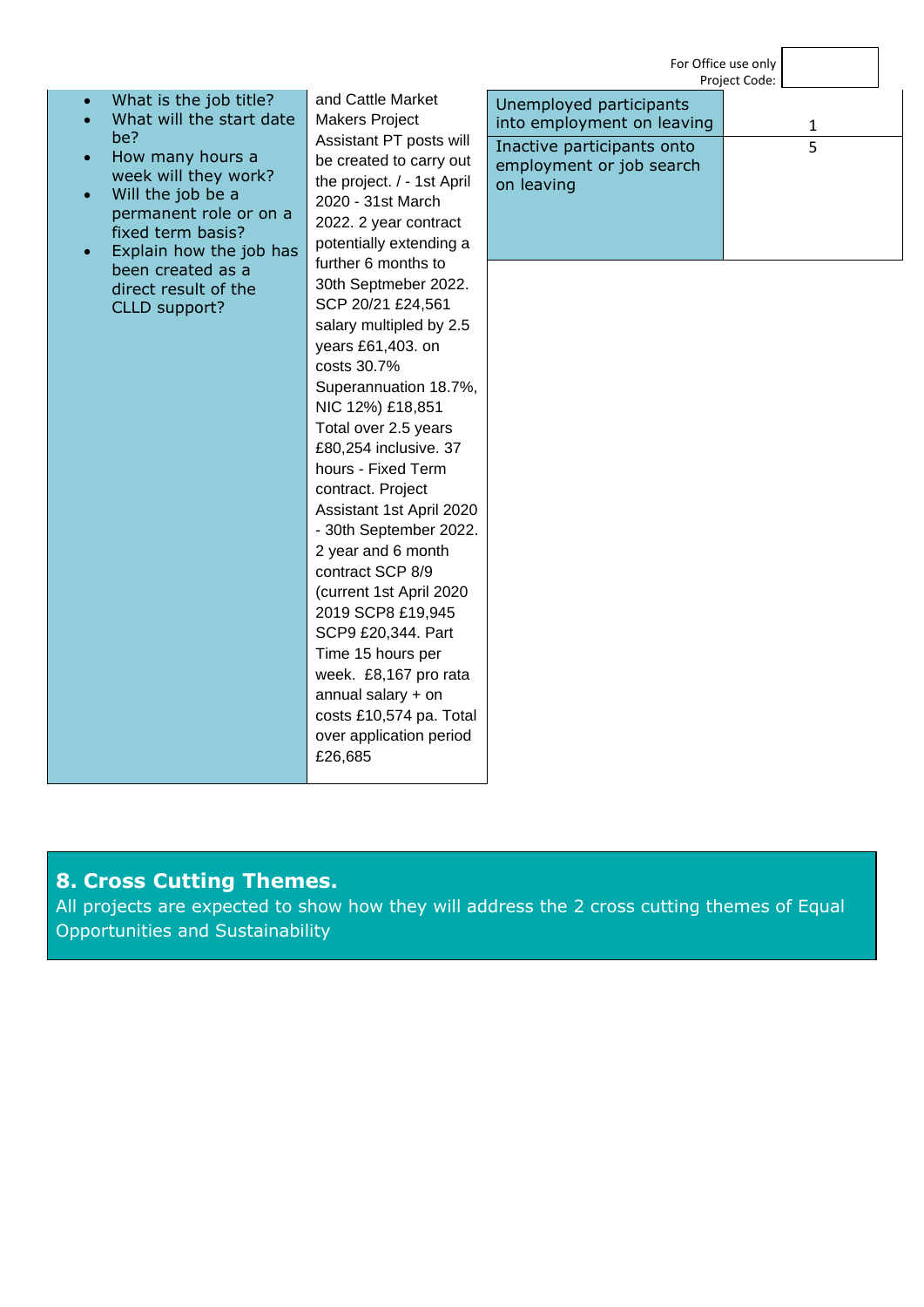For Office use only Project Code:

\* We are in the process of revising our current policy and will have an "Equality and Diversity" policy and a supporting implementation plan for the project. This will fully reflect the requirements of the Equality Act 2010. The town council and its partners will ensure the implementation of the project without disadvantage to staff, businesses and participants with the following 'protected characteristics' :-

Age - Gender - Race - Disability - Pregnancy & Maternity - Religion & Belief - Gender Reassignment - Marriage & Civil Partnership - Sexual Orientation.

The "Equality and Diversity" implementation plan will apply to all aspects of the project including the recruitment of staff and working with businesses and participants. This will include the use of venues which have disabled access, and are safe and well lit. The venues will also be accessible by public transport. Nusery facilities will be present or provided at the time of the course. The courses will be held at times to enable participants with caring responsibilities, such as, avoiding the "school run" and half-term holiday times. The course will also be mindful of those participants with caring responsibilties that might include aged parents.

As a public authority we have additional duties under the Public Sector Equality Duty.

\* We will have a "Sustainable Development" policy and a supporting implementation plan for the project. This will fully adopt the Sustainable Development Commission" 2018 ethos that "Sustainable development is development that meets the needs of the present, without compromising the ability of future generations to meet their own needs". When applied to this project their will be enviornmental, social and economic benefits.

Reuse of the former cattle market brownfield site for employment and services, thereby avoiding the use of a greenfield site and providing opportunites within the areas of worst deprivation.

Reuse of suitable existing buildings - will extend the operational life of buildings located within the core area. This will provide employment and training options for those people within the core area.

Use of shipping containers for workspace. - these will be well insulated, with low running costs and limited environmental impact. It is possible that the shipping containers themselves will be pre-used and as such this is also upcycling. The use of shipping containers will also enable activitity to be brought into part of the former cattle market site at a relatively early stage. Thus allowing for the phased approach to the redevelopment of the the whole site. Hence, the shipping containers might be used as workspace for 20 - 25 years on the cattle market site iteself, spending the first 5 - 7 years of that at an initial location, whilst development proposals were being finalised for that location.

Use of upcycled materials in craft workshops. Some of the volunteer organisations that are part of the partnership specialise in the creation and use of upcycled materials.

Reduce the number of people commuting out of Liskeard for employment - 44% of the working age population in work in 2001 communted - 51% of the working age population in work were commuting in 2011.

Please explain how the project addresses cross cutting themes (please refer to guidance)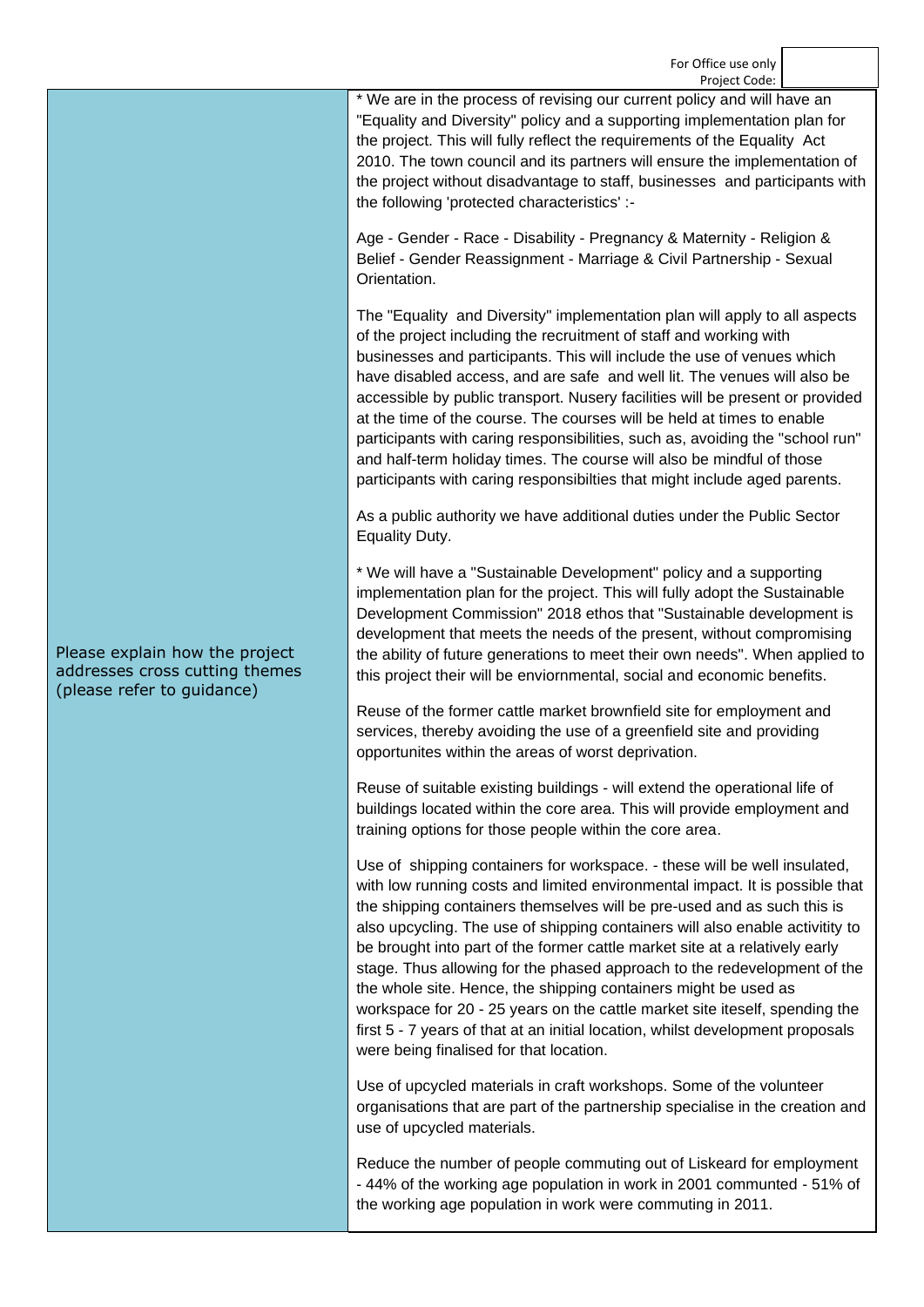For Office use only Project Code:

Innovation - The Cattle Market Makers project is an innovative project in several ways:

Believed to be the first application to the CLLD with a local town council acting as the accountable body/applicant/employer.

Innovative partnership between the Town Council, the principal authority Cornwall Council, as the landowner and provider of a cash contribution.

Supporting partners (not able to make a direct financial contribution, but key supporters as providers of training venues, technical knowledge, access to specialist equipment, upcycled materials etc) include a college of arts, a local arts and community centre and two CIC's as below.

Friends of the project - organisations that support the project and are keen to pass on knoweldge of the project amongst their contacts including a local charity ECCABI (among other things delivering a budgeting skills and confidence building Liskeard Together project), the local primary schools (after school craft club involving children, parents and grandparents).

Community Treasure Chest upcycles items - a not for profit CIC - much of the upcycled items are reused with the local community which is a deprived area (they are located in undersized premises within the functional area. They would actively consider a move to suitable space on the former cattle market site which is within the core area.)

Lighthouse Community Centre (CIC) - is a not for profit company based in Liskeard that provides services for children, young people and their families in the town. The CIC runs activities and events that inspire, educate and help to develop skills and confidence for future life. The company runs various workshops and events around the town that are designed to be engaging and fun whilst providing real life learning that is transferable to future employment and life. They also have a need for a property in Liskeard and the former cattle market site is of interest to them.

Lighthouse Community Centre (LCC) are running upcycling workshops aimed at teenagers over this summer, with support from TeX in Bodmin, a social enterprise which focuses on recycling textiles in imaginative ways. Community Tresure Chest (CTC) are providing materials for the workshops. LCC has made introductions with TeX. All three organisations are interested in principle in involvement in the community makers project being able to supply workshop leaders and materials. CTC could provide furniture etc to upcycle, LCC Lighthouse could lead adult workshops (or maybe ones connected to the schools).

We will be learning from other innovative projects, such as, we understand the Falmouth College of Art provides supervised access to the use of specialist pieces of equipment and materials such as, kilns for outside individuals. We feel such an arrangement with the Plymouth College of Art, would be beneficial to local businesses and those wishing to start a small business to trial the ideas with out initially incurring the purchase of their own prohibitively expensive specialist equipment, until the business becomes sufficiently well established. It is felt that for more modest items of equipment it would be useful to purchase them and make them avaiable locally via the use of one of units as a "Exhibition space / equipment and advice hub".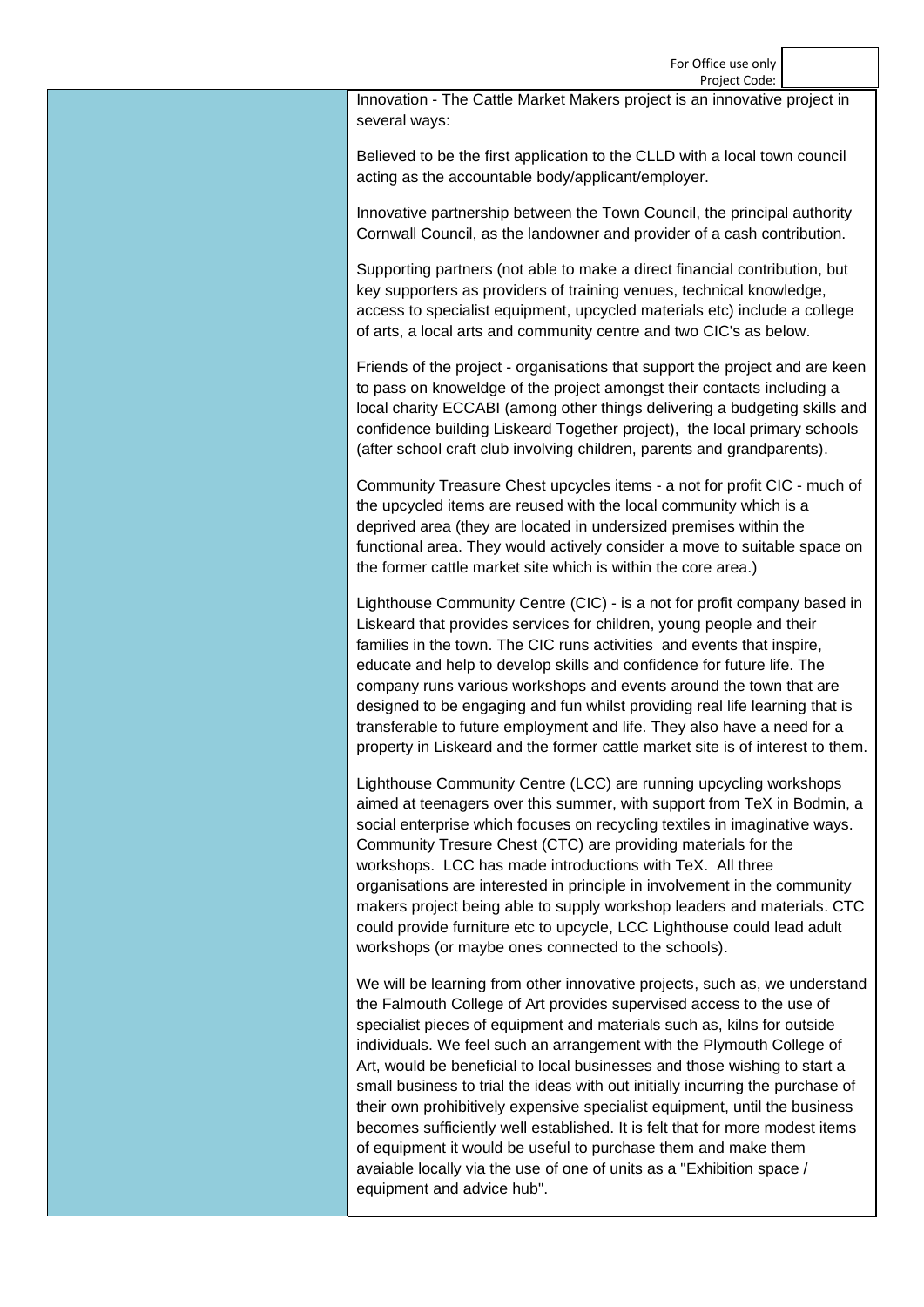| For Office use only |
|---------------------|
| Project Code:       |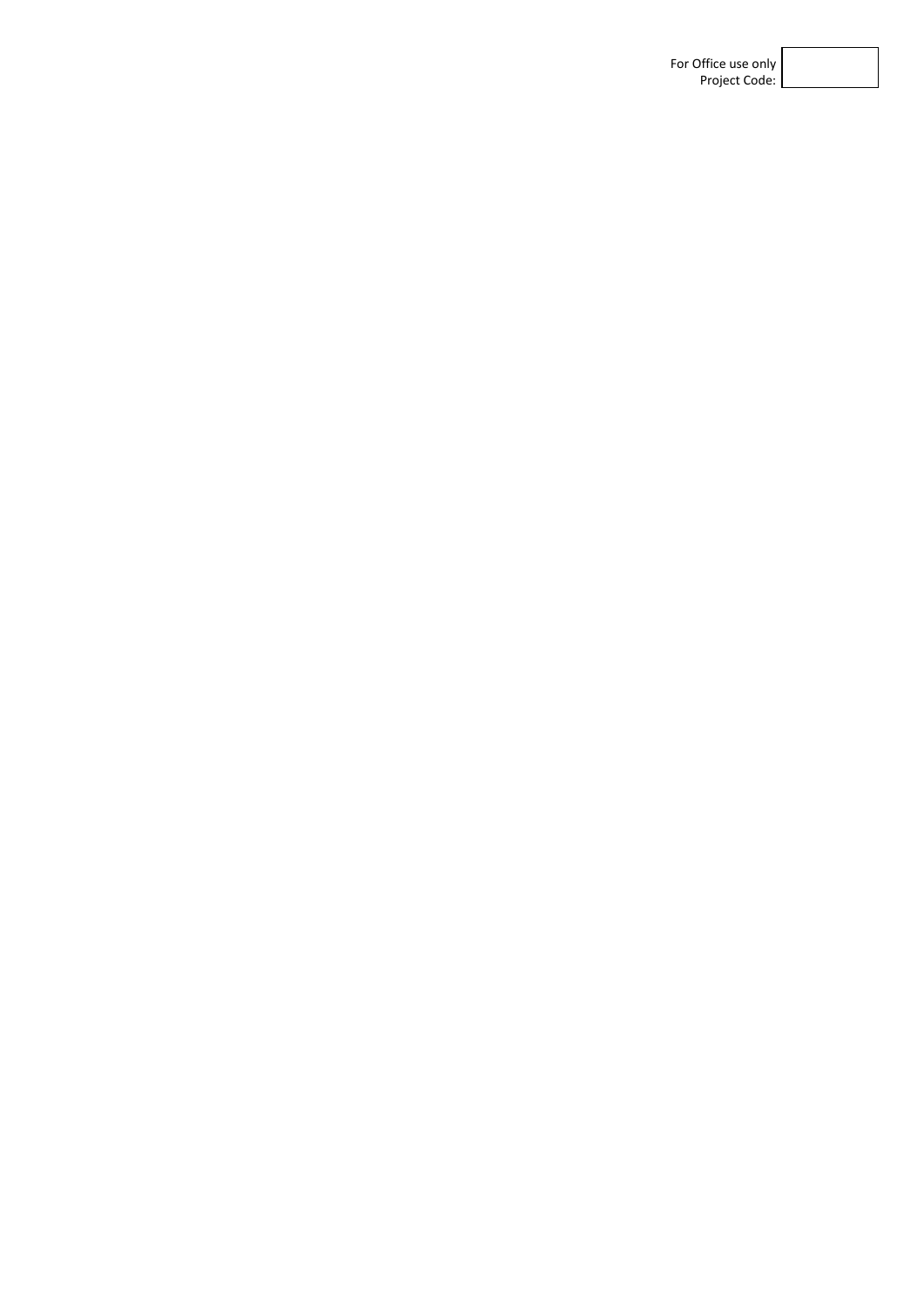## **E. What funding do you need?**

Double Click on the table below. It will open in Excel. Add in your costs and funding - the totals will self calculate.

|                | Post Salary NI pension                                                 | 40,127                         | 72.00%                                                      | £28,891.44       | £11,235.56              |
|----------------|------------------------------------------------------------------------|--------------------------------|-------------------------------------------------------------|------------------|-------------------------|
| <b>ERDF</b>    | Property projects refurb                                               | 115,000                        | 45.00%                                                      | £51,750.00       | £63,250.00              |
| <b>Project</b> | Events, Leaflets, adverts                                              | 36,000                         | 72.00%                                                      | £25,920.00       | £10,080.00              |
|                | accountable body                                                       | 8,101                          | 72.00%                                                      | £5,832.72        | £2,268.28               |
|                |                                                                        |                                | 0.00%                                                       | £0.00            | £0.00                   |
|                | <b>Total Cost  </b>                                                    | £199,228.00                    | 0.00%                                                       | £112,394.16      | £86,833.84              |
|                | <b>Expenditure Name</b>                                                | <b>Project costs</b>           | <b>Interventi</b>                                           | <b>ESF Grant</b> | <b>Match funding</b>    |
|                |                                                                        | £                              | on rate %                                                   |                  |                         |
|                | Post Salary NI pension                                                 | 40,127                         | 80.00%                                                      | £32,101.60       | £8,025.40               |
|                | <b>Project Assistant PT</b>                                            | 26,685                         | 80.00%                                                      | £23,564.00       | £5,891.00               |
| <b>ESF</b>     | Equip Purchase & Hire                                                  | 14,000                         | 80.00%                                                      | £11,200.00       | £2,800.00               |
| <b>Project</b> | Room Hire, child care, etc                                             | 8,770                          | 80.00%                                                      | £7,016.00        | £1,754.00               |
|                | <b>Transport for Participants</b>                                      | 1,000                          | 80.00%                                                      | £800.00          | £200.00                 |
|                | <b>Course Tutor fees</b>                                               | 7,190                          | 80.00%                                                      | £5,752.00        | £1,438.00               |
|                | <b>Materials Craft Courses</b>                                         | 3,000                          | 80.00%                                                      | £2,400.00        | £600.00                 |
|                | <b>Total Cost  </b>                                                    | £100,772.00                    | 0.00%                                                       | £82,833.60       | £20,708.40              |
|                | Total Project Values £300,000.00                                       |                                | £0.00                                                       |                  | £195,227.76 £107,542.24 |
|                |                                                                        | <b>Source of Match Funding</b> |                                                             |                  |                         |
|                | Please specify the type of funding i.e. overdraft, savings, loan, etc. |                                | £60,000 cash Corn Council<br>£47,115 in kind land value and |                  |                         |
|                |                                                                        |                                | volunteer time                                              |                  |                         |
|                |                                                                        |                                |                                                             |                  |                         |
|                |                                                                        |                                |                                                             |                  |                         |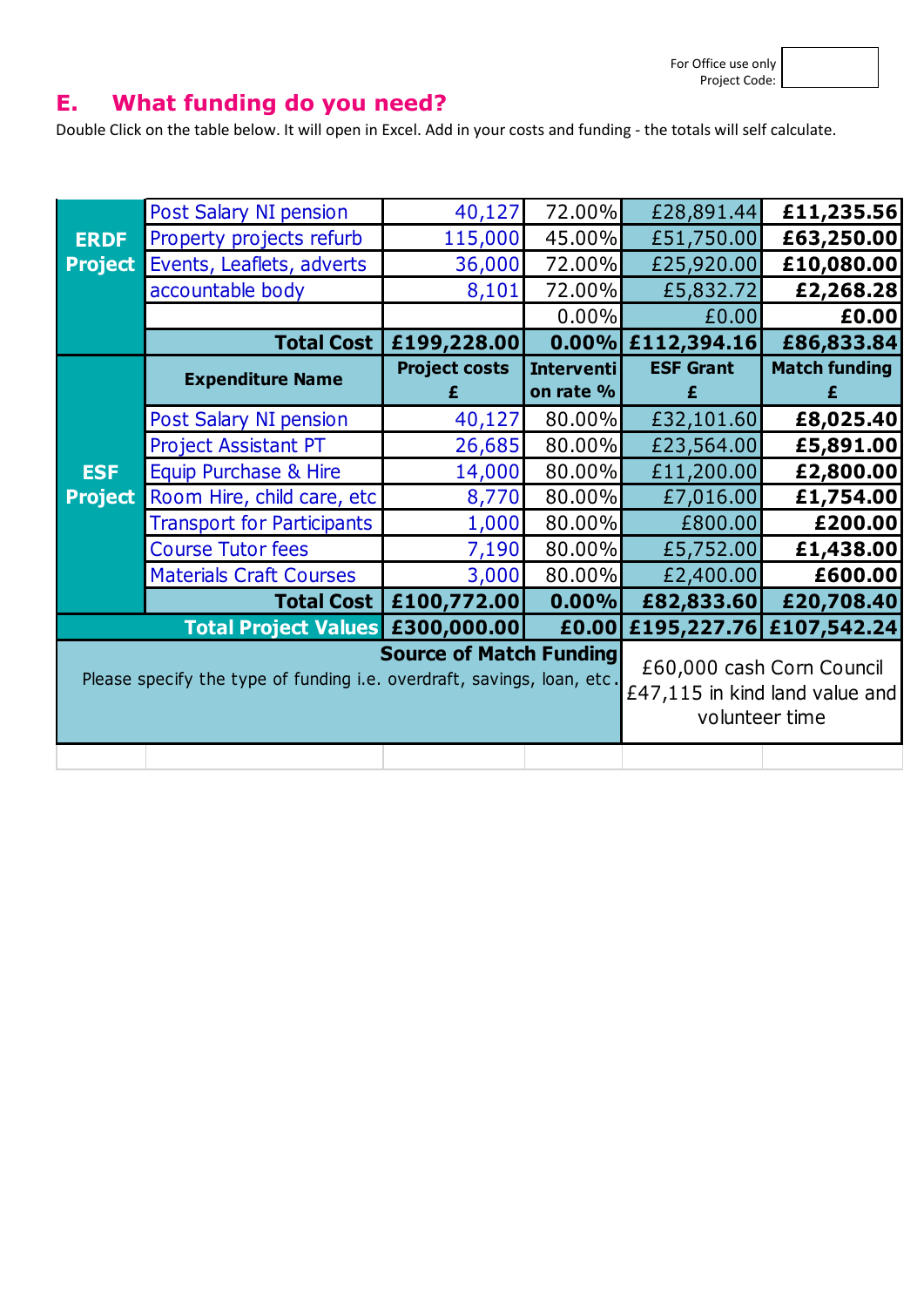### **F. Other Funding / Projects you have**

#### **10. Previous Grant Funding Received**

#### **Has the business/organisation received any public sector funds or support in the last 3 years?**

| Date of<br><b>Funding</b><br><b>Award</b> | <b>Source of</b><br><b>Funding</b> | <b>Description of the Expenditure/</b><br><b>Activity</b> | Date when<br>the grant<br>was paid | <b>Value of Grant</b><br><b>Claimed/Paid £</b> |
|-------------------------------------------|------------------------------------|-----------------------------------------------------------|------------------------------------|------------------------------------------------|
| May 2017                                  | Locality -                         | Neighbourhood Plan Preparation Grant                      | May 2017                           | £4,900                                         |
|                                           | (British                           |                                                           |                                    |                                                |
|                                           | Government)                        |                                                           |                                    |                                                |
| March                                     | Cornwall                           | Agri-Hub Employment Land and Premises                     | <b>March 2018</b>                  | £5,000                                         |
| 2018                                      | Local                              | Demand Assesssment                                        |                                    |                                                |
|                                           | Enterprise                         |                                                           |                                    |                                                |
|                                           | Partnership                        |                                                           |                                    |                                                |
|                                           |                                    |                                                           |                                    |                                                |
| March                                     | WRAP-                              | <b>Rural Community Energy Programme -</b>                 | <b>March 2016</b>                  | £9,700                                         |
| 2016                                      | <b>British</b>                     | consultancy to assess sustainable energy                  |                                    |                                                |
|                                           | Government                         | options for Council and partner buildings - PV            |                                    |                                                |
|                                           |                                    | installed.                                                |                                    |                                                |
|                                           |                                    |                                                           |                                    |                                                |

#### **11. Other Current Projects**

**Please provide details of any other projects/ applications that you are wishing to apply for to any other funder or CLLD before this project will be completed**

| Type of<br>Funding | Organisation  | Timescale  | Value of<br>funding<br>required | Project description       | Progress update<br>on<br>application/project |
|--------------------|---------------|------------|---------------------------------|---------------------------|----------------------------------------------|
| None               | Click here to | Click here | Click here to                   | Click here to enter text. | Click here to enter                          |
| planned            | enter text.   | to enter   | enter text.                     |                           | text.                                        |
|                    |               | text.      |                                 |                           |                                              |
|                    |               |            |                                 |                           |                                              |
| Click here         | Click here to | Click here | Click here to                   | Click here to enter text. | Click here to enter                          |
| to enter           | enter text.   | to enter   | enter text.                     |                           | text.                                        |
| text.              |               | text.      |                                 |                           |                                              |
|                    |               |            |                                 |                           |                                              |
| Click here         | Click here to | Click here | Click here to                   | Click here to enter text. | Click here to enter                          |
| to enter           | enter text.   | to enter   | enter text.                     |                           | text.                                        |
| text.              |               | text.      |                                 |                           |                                              |
|                    |               |            |                                 |                           |                                              |
| Click here         | Click here to | Click here | Click here to                   | Click here to enter text. | Click here to enter                          |
| to enter           | enter text.   | to enter   | enter text.                     |                           | text.                                        |
| text.              |               | text.      |                                 |                           |                                              |
|                    |               |            |                                 |                           |                                              |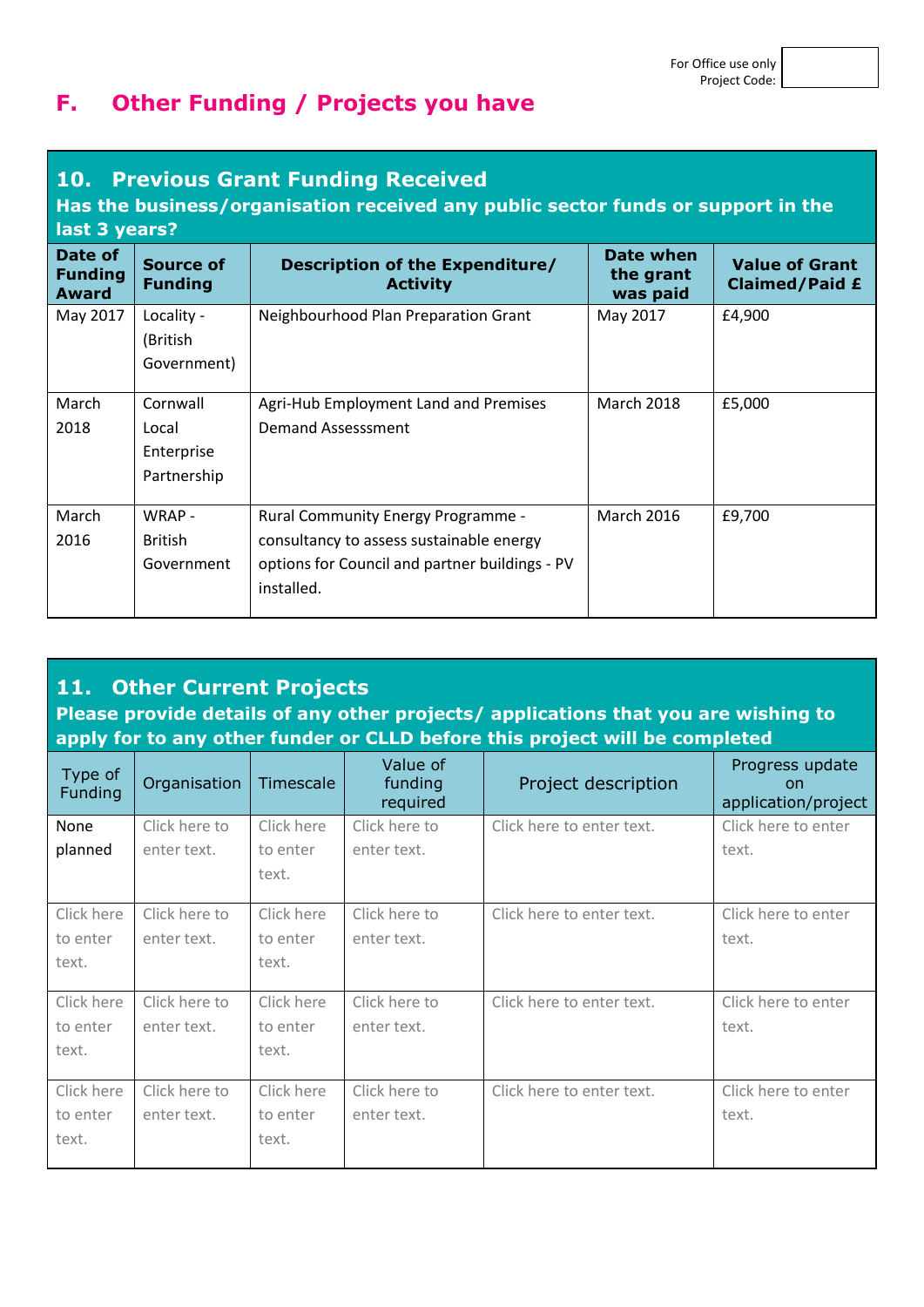| <b>Applicant's Declarations</b><br>12.                                                                                                                                                                                                                                                                                                                                                                                                                                                                                                                                                                                                                          |                                                                                                                                                                                                                                                                                                                                  |  |  |  |
|-----------------------------------------------------------------------------------------------------------------------------------------------------------------------------------------------------------------------------------------------------------------------------------------------------------------------------------------------------------------------------------------------------------------------------------------------------------------------------------------------------------------------------------------------------------------------------------------------------------------------------------------------------------------|----------------------------------------------------------------------------------------------------------------------------------------------------------------------------------------------------------------------------------------------------------------------------------------------------------------------------------|--|--|--|
| <b>Please tick to show your confirmation</b>                                                                                                                                                                                                                                                                                                                                                                                                                                                                                                                                                                                                                    |                                                                                                                                                                                                                                                                                                                                  |  |  |  |
|                                                                                                                                                                                                                                                                                                                                                                                                                                                                                                                                                                                                                                                                 | I declare that I have the authority to represent the above named organisation in making<br>this application.                                                                                                                                                                                                                     |  |  |  |
|                                                                                                                                                                                                                                                                                                                                                                                                                                                                                                                                                                                                                                                                 | I understand that acceptance of this 'Expression of Interest' does not in any way signify<br>that the project is eligible for ERDF or ESF Funding support or that ERDF/ESF funding has<br>been approved towards it.                                                                                                              |  |  |  |
|                                                                                                                                                                                                                                                                                                                                                                                                                                                                                                                                                                                                                                                                 | On behalf of the above named organisation I confirm:<br>• That the information provided in this application is accurate.<br>. I am not aware of any relevant information, which has not been included in the<br>application, but which if included is likely to affect the decision whether to endorse the<br>application.       |  |  |  |
|                                                                                                                                                                                                                                                                                                                                                                                                                                                                                                                                                                                                                                                                 | If you have supplied personal information relating to third parties (e.g. delivery partners)<br>as part of your application, you must ensure that you inform those third parties about how<br>you use this information and inform them that this information will be passed to and<br>processed by us as set out in this policy. |  |  |  |
|                                                                                                                                                                                                                                                                                                                                                                                                                                                                                                                                                                                                                                                                 | <b>Important Information</b>                                                                                                                                                                                                                                                                                                     |  |  |  |
| You should not commence project activity, or enter in to any legal contracts, including the<br>ordering or purchasing of any equipment or services, before your application has been formally<br>approved and you have entered into a grant funding agreement.<br>Any expenditure incurred before the approval date is at your own risk and may render the project<br>ineligible for support.                                                                                                                                                                                                                                                                   |                                                                                                                                                                                                                                                                                                                                  |  |  |  |
| If you knowingly or recklessly make a false statement to obtain grant aid for yourself or anyone<br>else you risk prosecution, the recovery of all grant payments, an additional financial penalty and<br>exclusion from other schemes operated by the UK Government/ EU. By submitting this form you are<br>confirming that you have read and agree with the above declarations and you consent to us processing<br>the information that we collect from you in accordance with our Privacy Policy.                                                                                                                                                            |                                                                                                                                                                                                                                                                                                                                  |  |  |  |
|                                                                                                                                                                                                                                                                                                                                                                                                                                                                                                                                                                                                                                                                 | <b>Privacy Information</b>                                                                                                                                                                                                                                                                                                       |  |  |  |
| CDC will hold the information that you provide to us confidentially and we will share certain<br>elements of this information with the relevant Local Action Group(s)/CLLD Executive Group(s) and with<br>other support service providers (as appropriate to your needs).<br>Your information will be collected, processed and held securely in accordance with the Data Protection<br>legislation and the General Data Protection Regulation (GDPR) and any other directly applicable<br>European legislation relating to privacy. Our privacy statement is on our website<br>www.communityledcornwall.co.uk or can be supplied by email or post if requested. |                                                                                                                                                                                                                                                                                                                                  |  |  |  |
| We are subject to the Freedom of Information Act 2000 and other obligations under law which<br>require us to act transparently and which grant certain rights of access to the public to information<br>held by us. This means that, whilst we will respect the sensitivity of the information you provide, there<br>may be legal requirements which oblige us to disclose this information.                                                                                                                                                                                                                                                                    |                                                                                                                                                                                                                                                                                                                                  |  |  |  |
| We will use the information you provide to administer, process and assess your application for<br>funding under the CLLD Programme and to administer any funding if your application is successful. We<br>may publish details about this application on our website (this may include all or some of the project<br>and applicant details).                                                                                                                                                                                                                                                                                                                     |                                                                                                                                                                                                                                                                                                                                  |  |  |  |
| Information you provide may also be shared with other government departments, agencies and<br>$\bullet$<br>third parties appointed in connection with the administration of the CLLD Programme. Such<br>ico this information to contact you for occasional sustamer                                                                                                                                                                                                                                                                                                                                                                                             |                                                                                                                                                                                                                                                                                                                                  |  |  |  |

organisations may use this information to contact you for occasional customer research aimed at improving the delivery of this programme.